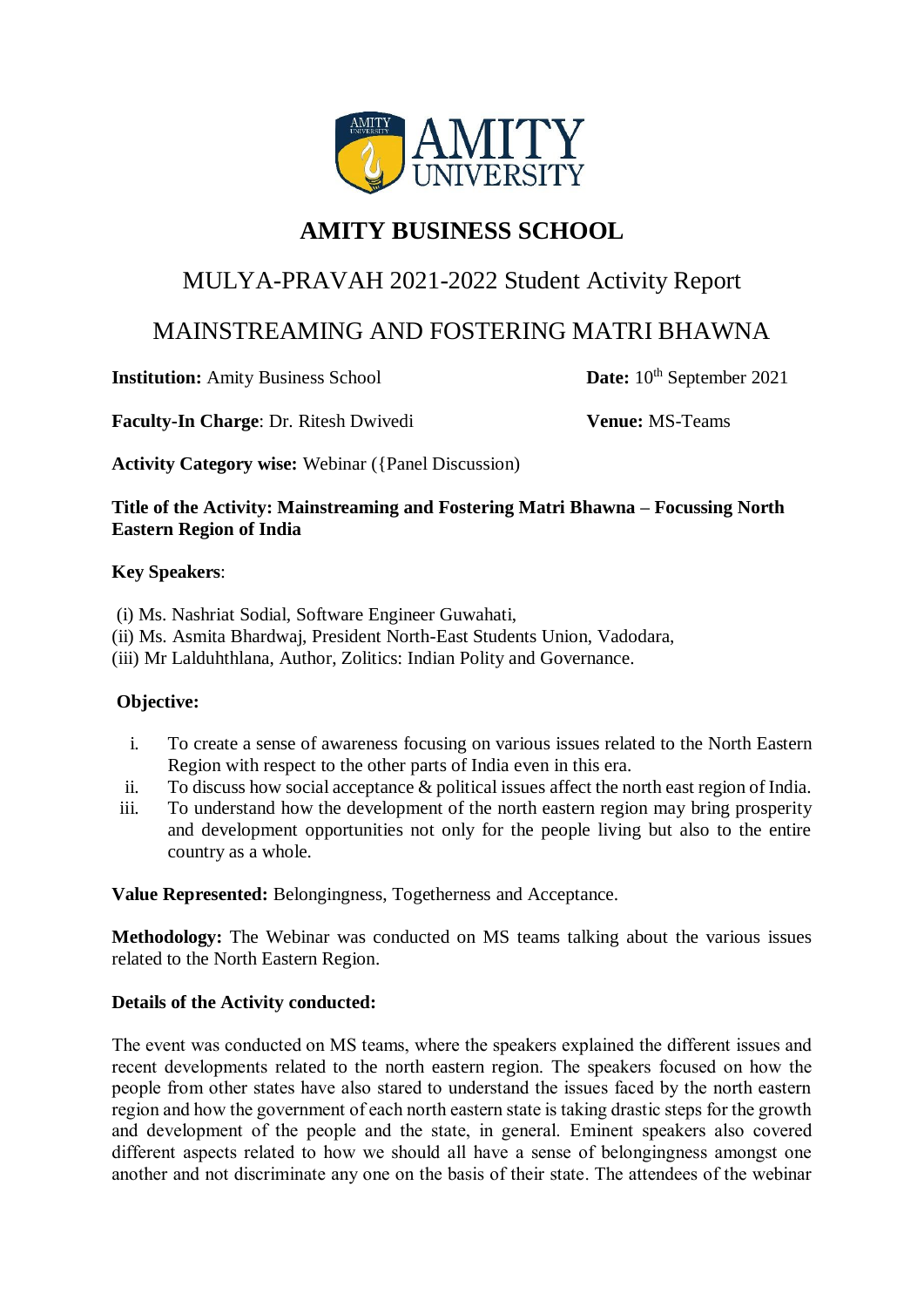also got the opportunity to ask all three speakers their doubts and questions regarding the topic and **Dr. Ritesh Dwivedi**, Faculty Coordinator gave his inputs about how the north eastern region is considered to be one of India's assets and why we all should come together to preserve the people and the culture of the entire region.

#### **Number of Attendees:** 47

**Outcome of the Activity:** Through this webinar, we understood the importance of the north eastern region of our country and how it's equally essential to preserve the ethos of the region. We also learnt about the various issues faced by the north eastern people and how they as a community came together and resolved those issues. We also understood about the positive role the north eastern state's governments have played and is still supporting all the people of the region, in the fields of work, employment, education, health and hygiene.

**Conclusion & Action Photographs**: This webinar created a sense of awareness focusing on various issues related to the north eastern region with respect to the other parts of India even in this era. It helped students understand the importance of the region, culture and especially the people of the north east.

**Recording Link:** https://amityedu96491.sharepoint.com/sites/MulyaPravah2021- 222/Shared%20Documents/General/Recordings/Mulya%20Pravah%202021- 22%20Activity%20\_%20Panel%20Discussion%20\_20210910\_085652.mp4?web=1

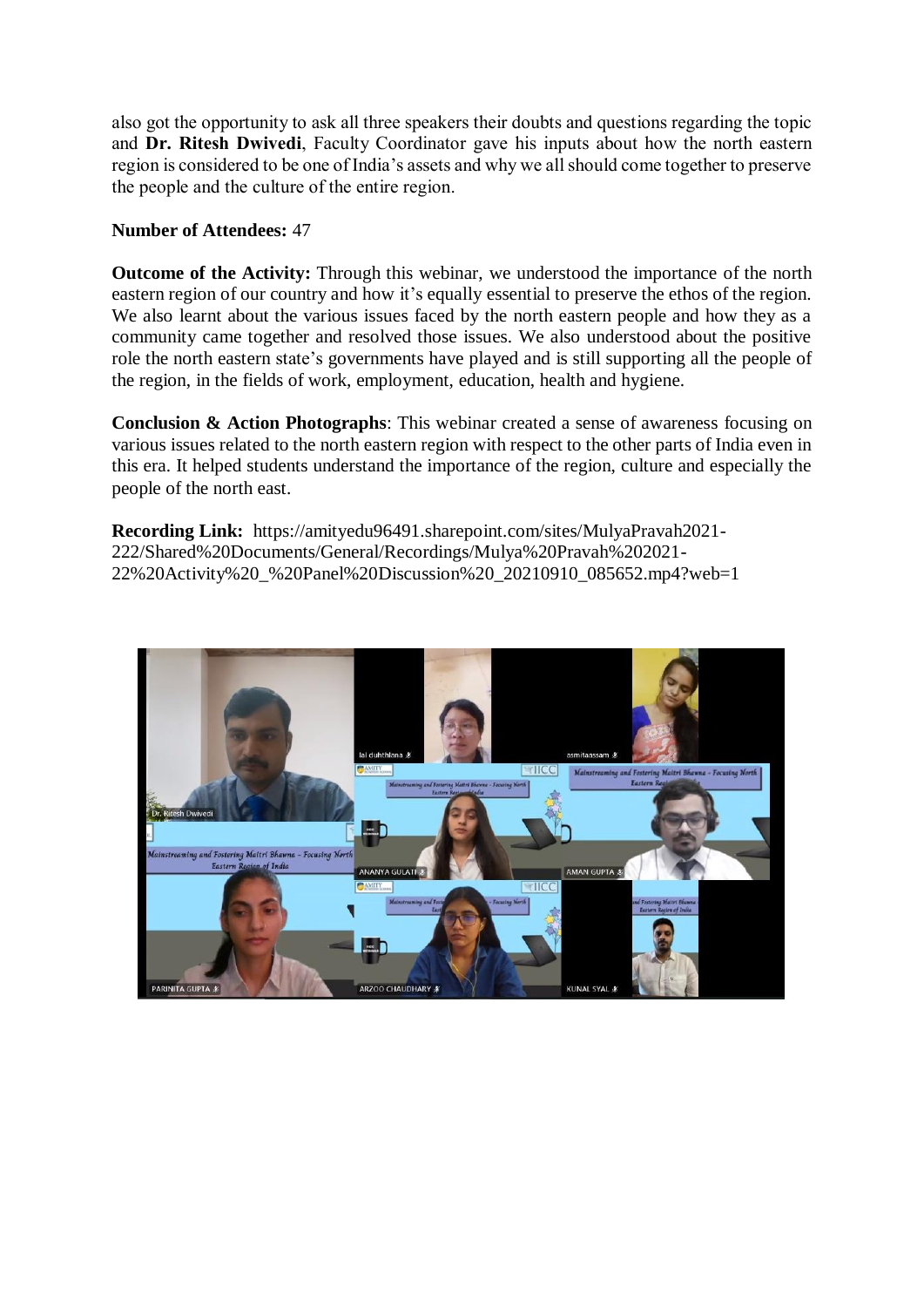



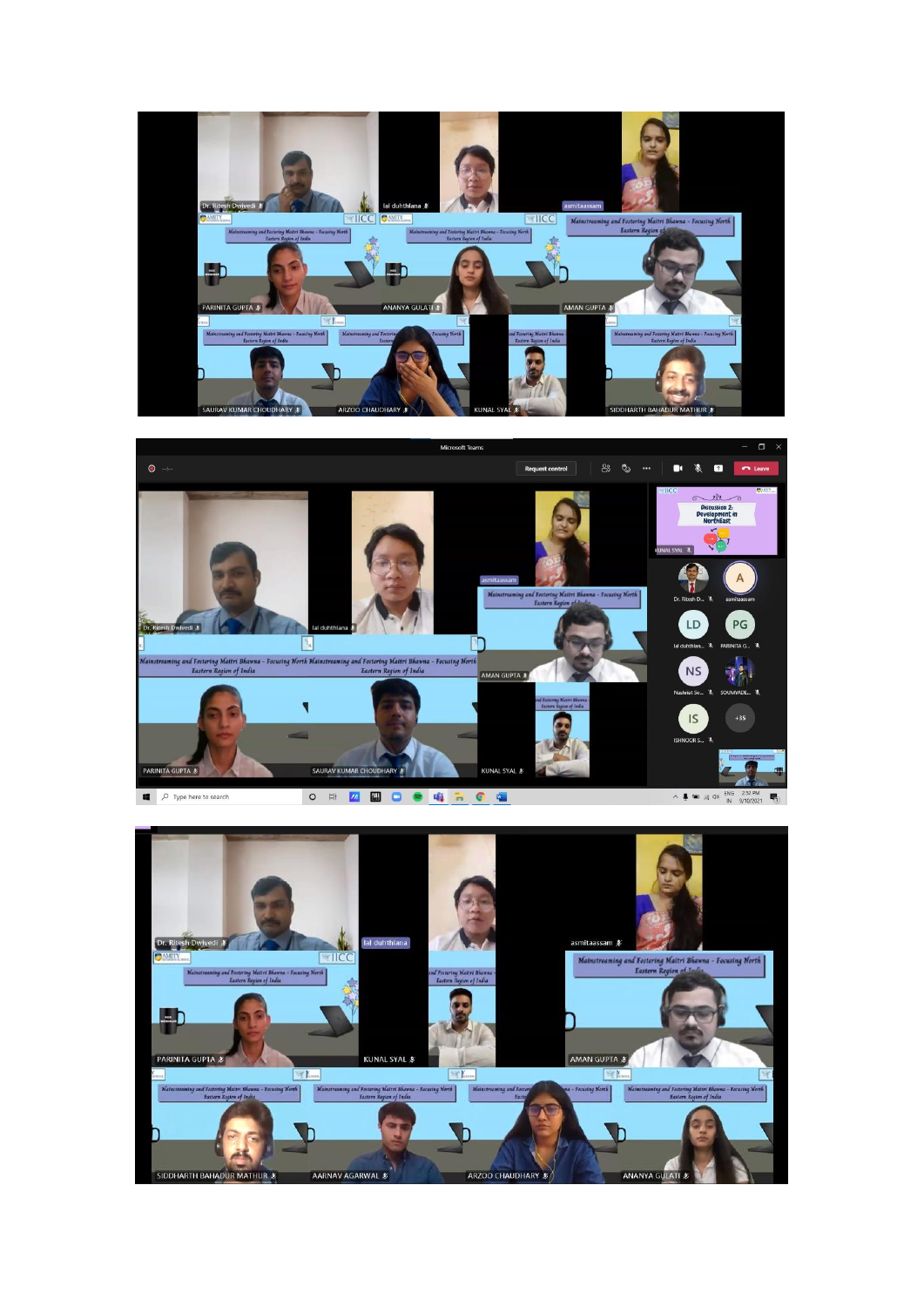